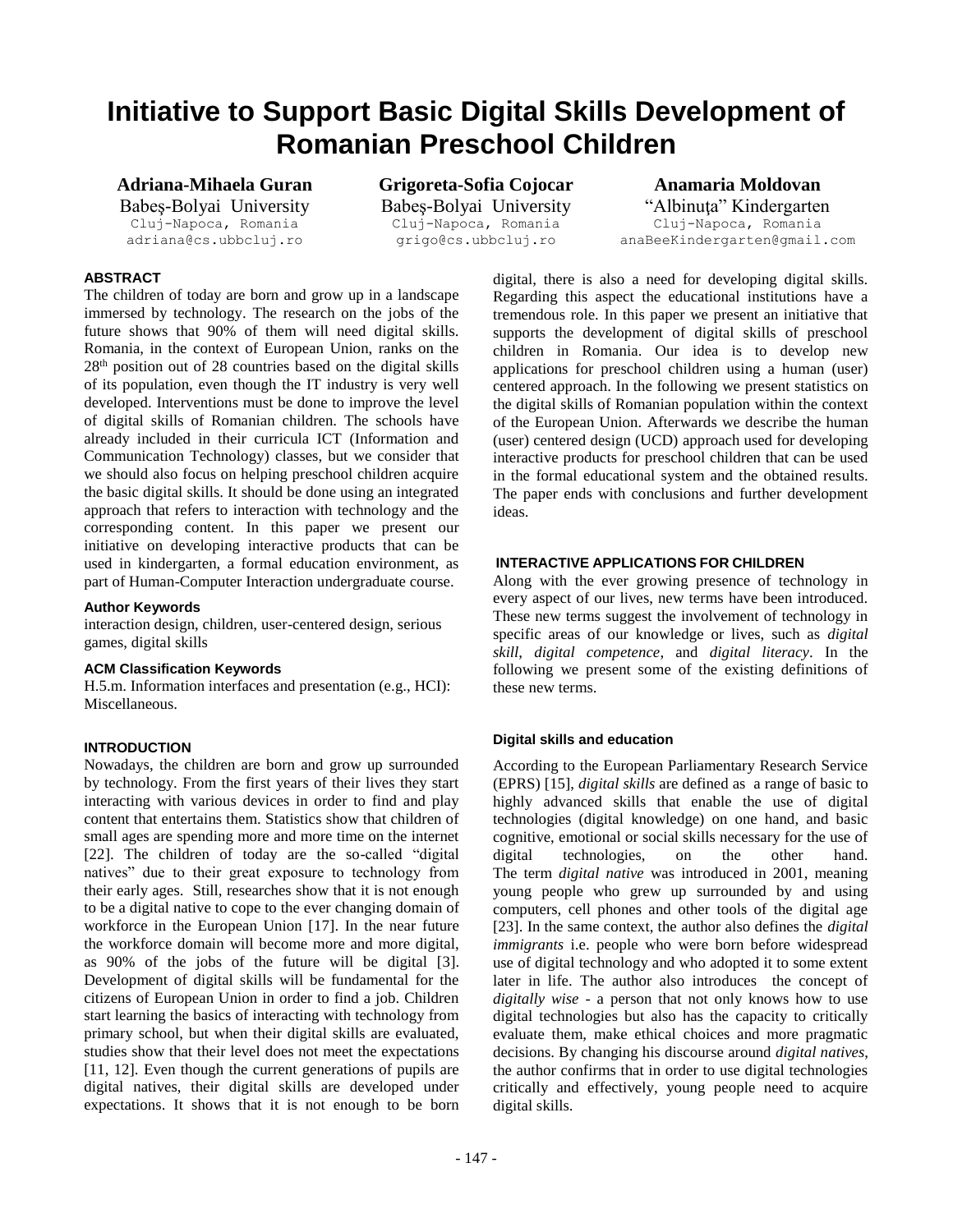*Digital competence* includes not just digital skills, but a set of skills, knowledge and attitudes concerning the nature and role of information technologies and the opportunities they offer in everyday contexts, as well as the related legal and ethical principles. It also includes critical and reflective attitudes towards the information available and its responsible use [12].

*Digital literacy* is an umbrella concept for important skill clusters whose names are often used as synonyms: computer literacy, technological literacy, ICT literacy; their content, however, is not exactly the same. *Computer literacy* is the ability to use computers and related technology efficiently, with a range of skills covering levels from elementary use to programming and advanced problem solving [8]. *ICT literacy* refers to a set of user skills that enable active participation in a society where services and cultural offerings are computer-supported and distributed on the internet. *Technological literacy* (previously called *computer literacy*) entails a deeper understanding of digital technology and comprises both user and technical computing skills.

The term digital literacy retains a close connection with other basic literacies (e.g. reading and writing, mathematical competence) that are integral parts of education [13].

Being a digital native doesn't empower a child with digital skills, meaning that the early exposure to technology does not positively impact the level of digital competencies, without training [5, 6]. Research shows that not all young people are tech-savvy or have an interest to learn more. An Australian study found that only 15% of the student population are advanced users of ICTs while 45% of all students could be described as rudimentary digital technology users [14]. A study performed in Austria shows that 66% of the Austrians own multiple digital devices which they use often, and 51% of the Austrian workforce spend at least half of their working time on a computer. However, the evaluation of their general computer skills test results showed that 61% of the respondents scored 'bad' or 'very bad', and just 7% received a very good score.

#### **Statistics on Romanian population digital skills**

Europe's Digital Progress Report (EDPR) tracks the progress made by Member States in terms of their digitization, combining quantitative evidence from the Digital Economy and Society Index (DESI) with qualitative information on country-specific policies. Romania ranks 28th out of the 28 EU Member States (see Figure 1).

Although Romanians benefit from coverage of fast broadband connections in urban areas, the rate of digitization of the economy, including for public services, and digital skill levels are still low. Only 52% of Romanian citizen use the Internet, comparatively with a percent of

72% in European Union, while 32% of Romanian citizen have never used the Internet. Only 26% of the Romanian employees have basic digital competences. 40% of Romanian people are at risk of poverty and social exclusion, that is why measures to provide digital competences to young generations of users are urgently needed [5].

The PISA (Programme for International Students Assessment) evaluation performed in 2011 showed that Romania has the highest number of persons aged between 16 and 74 years old that do not possess digital competencies (around 61% of the population) [21].



**Figure 1: DESI (Digital Economy and Society Index) 2018 ranking [5]**

Romanian Internet users engage in a broad range of online activities like reading news online (6%), listening to music, watching movies and playing games online (67%), video calling (45%), participating in social networks (74%). The only category with increased activity in the last year is the category of online video calls. Still, Romanian Internet users are refusing to engage in online transactions, with online shopping and online banking. These online activities register some of the lowest levels in the EU [5]. From here the conclusion that the only digital technologies which are actually used are those for entertainment, the other being reserved for 'specialists' can be drawn. The Ministry of Education aims to increase the digital skills of the new generations and is preparing some initiatives to tackle this issue. Since 2017, both ICT and programming classes have been introduced in middle school. They allow learning simple coding and algorithmic thinking in order to ensure that children are able to search, find and interpret data. A pilot project called 'The Digital Catalogue' has been implemented, allowing parents to digitally track grades and absences in school. Various private companies have launched their own campaigns to improve digital skills. At this point digital skills still seem to be mostly promoted through private sector initiatives, rather than by public policy [5].

## **The role of educational institutions on improving digital skills**

In a world that is increasingly reliant on computers, the integration of technology into school classrooms is on the rise. Children benefit from computers usage in the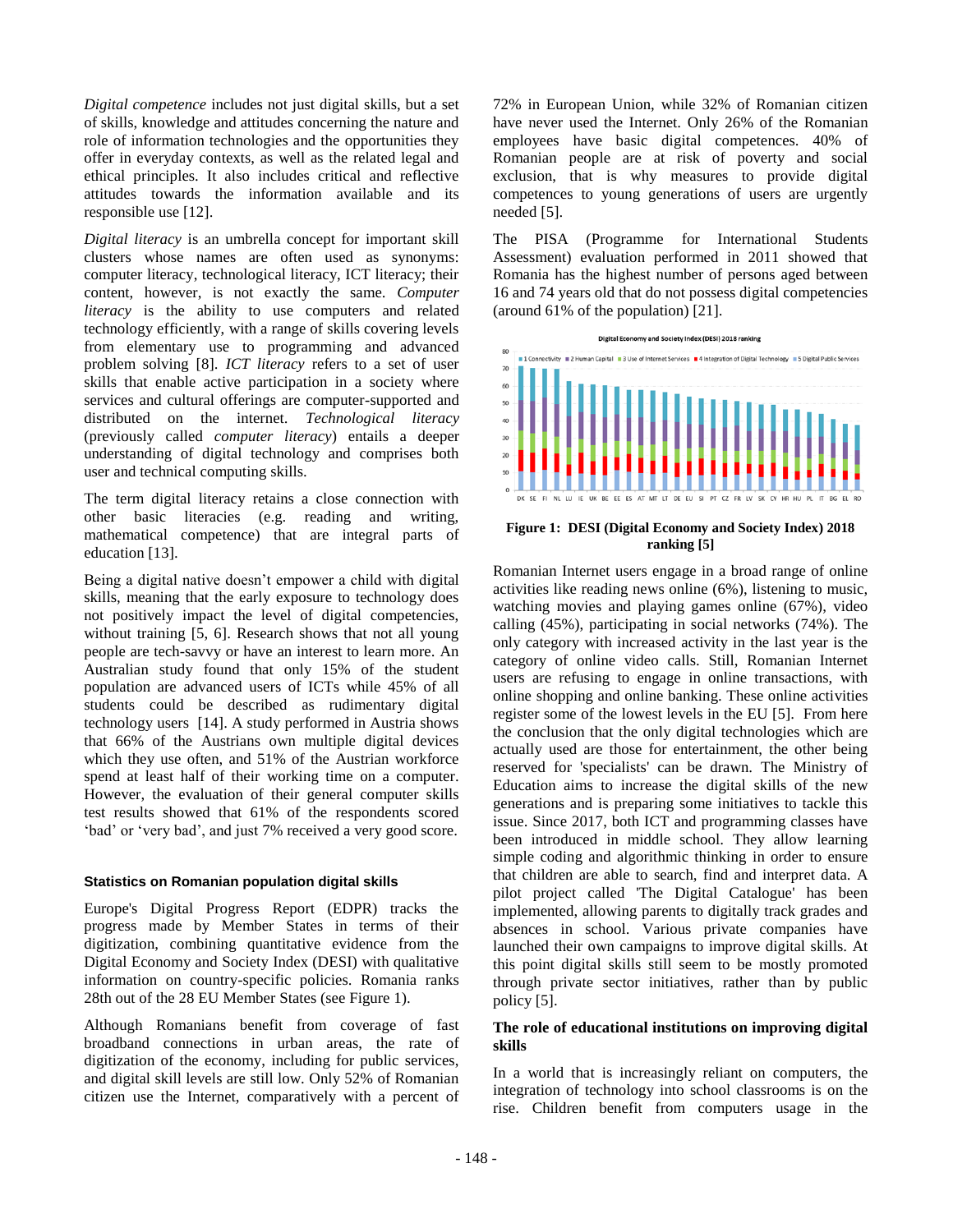classroom by learning basic skills and keyboarding, as well as enjoying programs that enhance their curriculum. Computer skills are also essential for future generations entering the workforce. Most of the statistics on using the computers and other devices refer to people aged from 16 years and above, but the current trends show us that we have to move the focus on even younger children, even toddlers, because technology has already penetrated their environment. It makes no sense in trying to avoid the use of different digital devices by small children. Instead we should focus on providing young children digital content that will support them develop in the right direction. In European Union, the Digital Education Action Plan have been launched with the main goal to help the educational institutions and education systems to better adapt to life and work in increasingly digital societies [5]. Education and training are key ingredients of efforts to develop digital skills. Digital skills development takes place across a full range of education contexts: from formal institutions such as schools, colleges and universities to non-formal provision and training, and various forms of self-directed and informal learning.

#### **State of the art in developing preschool interactive applications**

Designing applications for children is a challenging task, as it adds new constraints on the design principles that are applied for the adult users due to the specifics of cognitive and physical development of children. Children under the age of 12 sense and experience, the world differently than adults. Nardini et al [19] found that young children do not combine sense information into one message to be interpreted by the brain. Instead, children keep each of the senses separate and interpret those stimuli independently. The ability to use a mouse and click on the screen is possible for children, but researchers have found that the scale of those abilities are different than adults. While adults may be easily able to click on a small icon on the screen, Hourcade found that children have difficulty with smaller icons [10].

 Principles of designing applications for children have been developed and validated, with no specific insight on preschool children [4, 16]. There are major differences between preschool children and school children determined by the fact that preschool children are pre-literate, the eyehand coordination is not fully developed and they can not complete tasks without being rewarded. In [24] a study on the improvement of interaction with tangible interfaces of preschool children is presented and design guidelines for touch-screen interfaces are formulated. In Romania, there is a small number of applications targeting preschool children that are available online or sell together with magazines for children on CD support [26]. Auxiliary information about the development of the existing applications, such as: if they are intended for learning goals, if they adhere to the

curriculum for kindergarten and the age range they address, are not available. Also, there are no measures and measurement methodologies for the evaluation of preschool children interactive products. As the technology has penetrated the world of preschool children and the institutions that supervise the teaching process in Romania already make interventions for primary school children to improve their digital skills, we have decided to address the problem of digital skills acquirement from a lower level, the preschool children. We are aiming to create digital interactive products that can be used to learn the fundamental digital skills of children while the presented content is related to the rules and constraints of the curriculum for kindergarten.

In the following section we focus on presenting the context of developing prototypes of the applications, the methodology used for their design and development and an overview on the developed products based on the type of the applications, input and output channels, the subject that they address and the initial results of user testing.

### **CASE STUDY – DESIGNING INTERACTIVE CONTENT FOR FORMAL EDUCATION OF PRESCHOOL CHILDREN**

Considering the importance of digital skills for the future development of the children and the statistics on the level of digital skills of the teenagers of today, we have initiated a project that has as main goal to support the development of digital skills of Romanian preschool children. We have focused on creating products that serve three major goals:

- provide support for development of basic digital skills (computer skills): using the mouse, using the keyboard (Enter key, arrow keys, number keys, space bar), perform simple functions using mouse and keyboard (positioning, click or double-click on a certain object, press a specific key), identifying the metaphors used in graphical user interfaces: icons used for actions like start playing a content, going back, going forward in the interaction, identifying ways to exit an application, completing a simple program,
- provide content that can be used in the kindergarten formal educational system (supporting the learning process),
- help the children understand that technology can be used to support the learning process.

In Romania, most of the interactive applications targeting preschool users are available together with magazines for children [26]. The interactive content is provided on CDs and has to be installed on the computer before using it. The content distributed on such CDs is not authorized by educational institutions and there is no information about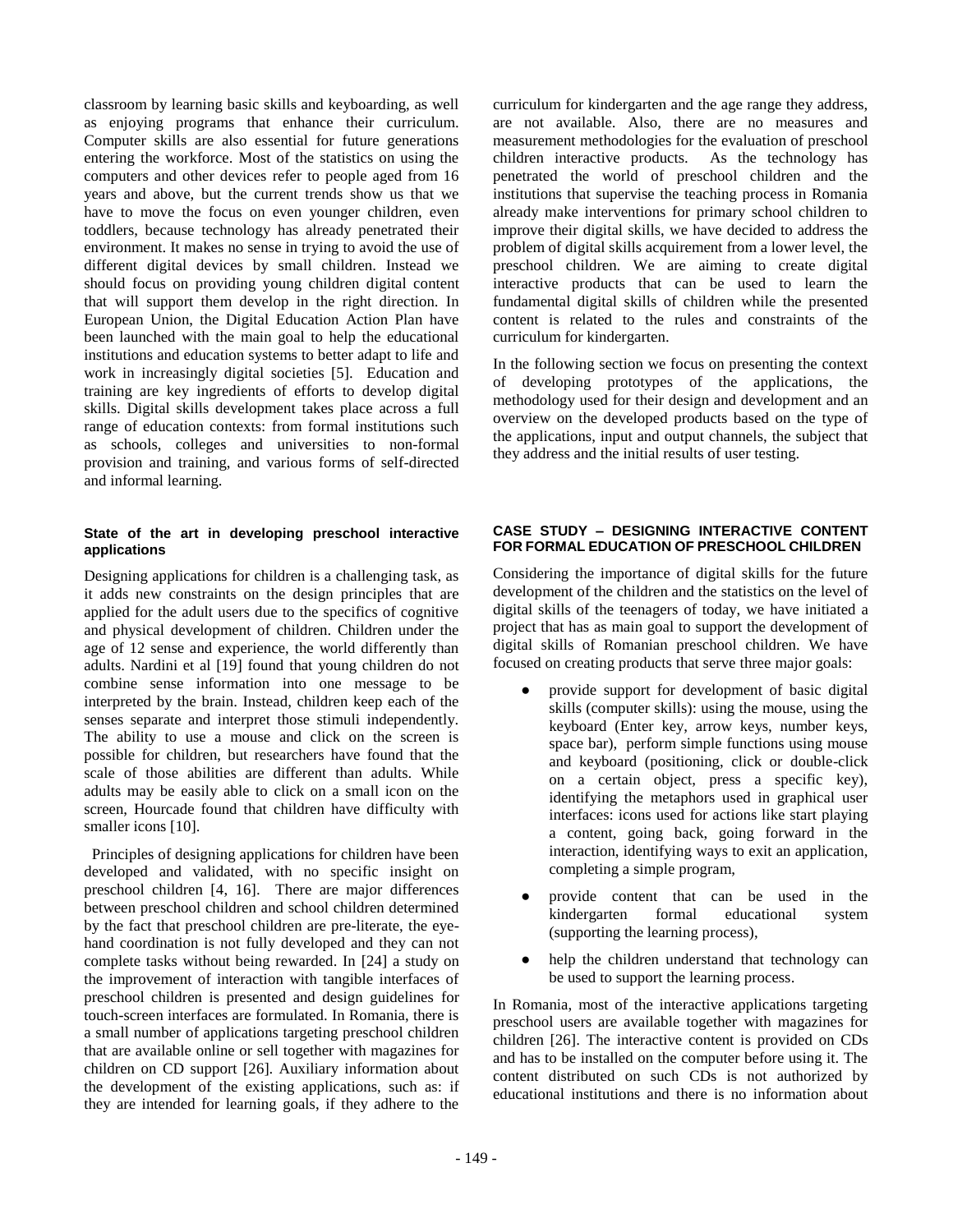how the developed content relates to the cognitive development of preschool children. Professionals in the preschool education domain claim that the first minus of these programs is they need a certain device to be played on and they have minimal specifications of it-thus makes it harder, for both children and grownups, as it is not relevant in the process of learning. Then, the interaction actually does not take place, as the child is not able to perform the activities and perform the tasks all by himself. They do not use suggestive symbols for the content and after completing a level there is no reward for the child in order to stimulate him/her to continue. Some of the applications use terms and terminology about a certain teaching content that are not adapted to the cognitive and emotional development level of the preschool child. As the domain of developing interactive applications for Romanian children is at its beginning, there are no available frameworks for design, development and evaluation.

We have considered that by applying UCD to build interactive applications for children that can be easily used by their teachers we can help both kindergarten teachers and children in the process of developing the basic digital skills of the little users. We knew from the beginning that designing interactive products for preschool children is a challenging task due to the constraint determined by their cognitive and physical development. We assumed that the students attending the Human-Computer Interaction (HCI) optional course from the Faculty of Mathematics and Computer Science of Babeş-Bolyai University would accept this challenge and would be able to fulfill the requirements. The students are enrolled in the third year of study and attend the Computer Science or Mathematics and Computer Science specializations offered by the faculty. Developing applications for preschool children is a very relevant task for the students, as they have experience in designing interactive systems that provide either commandline interaction or graphical user interfaces in different languages (Python,  $C_{++}$ , Java,  $C_{+}$ ) that relies only on text based communication (no use of voice communication and very small use of icons in the designed interfaces). One of the goals of the HCI course is to teach students apply the principles of UCD in the development of interactive products. In order to apply UCD we needed to involve the final users of our products in the design and development stages. To achieve this goal we have contacted kindergarten teachers with the requirement of supporting us in building appropriate products. Although the primary users of our products are the children, we decided that it would be more relevant to consider kindergarten teachers (secondary users) for giving us support in the design and development of the products. Our proposal was accepted with enthusiasm and open-mind and we have started implementing our project in the fall of 2016 and it was continued in 2017. In the following we will describe the development of the project during 2016 and 2017.

#### **Experience on developing preschool children interactive applications in 2016**

In 2016, there was a total number of 105 students who were split into 26 teams, each team having three to five members. Each team had to choose a subject and a range of age for their application. In order to provide useful and usable products the students were required to apply a user centered approach. The development of the project has started with an initial meeting between the client (one kindergarten teacher) and the students. During this meeting the client has briefly described her job, and the main challenges she encountered while trying to organize the learning activities with children from kindergarten using interactive content (applications on the computer). First of all, she mentioned her difficulties in using the interactive content that is distributed mainly on CDs that contain multiple technical specifications. She also specified the need to have access to interactive content that aligns to The National Curriculum for preschool level in the chain of the Romanian Educational System, elaborated by The National Ministry of Education [18], meaning a content that can be reliable in teaching. She explained the necessity of teaching children through computer applications and developing digital skills through running compulsory subjects, according to the main domains of curriculum. The students' next step was to document on the subject and to understand the requirements. In this sense, the students had to study the curriculum for kindergarten and Bloom's taxonomy of educational objectives [2]. After this research step, each team had the chance to meet the client again, and gather the requirements for their project using a qualitative research method (structure/semi-structured interview, observation). The client has described the stages of the teaching activities in kindergarten and she mentioned that the applications should cover one or all of the mentioned stages (focus capturing, recall moment, presentation of new content, and fixation game). Afterwards, the teams had to think of a solution for the client's problem (choose the domain of their application and the age range of children their solution addressed). The teams presented the domain from curricula they have chosen and the kindergarten teacher either approved it or proposed new approaches to it. Then, she provided information on the content that must be presented and examples of tasks the children should be able to perform after the presentation of the subject. The teams also had to build alternative designs for their ideas, and then to build an executable prototype that was evaluated with the client. Based on the feedback from the kindergarten teacher, consisting in recommendations for: the content presented, the tasks proposed for the fixation games, the complexity of the interface, the feedback provided for the proposed exercises, and the rewards for the children, the teams continued with the solution implementation followed by another evaluation session for the final product. The proposed solutions have taken the form of games, designed to support the learning goals of the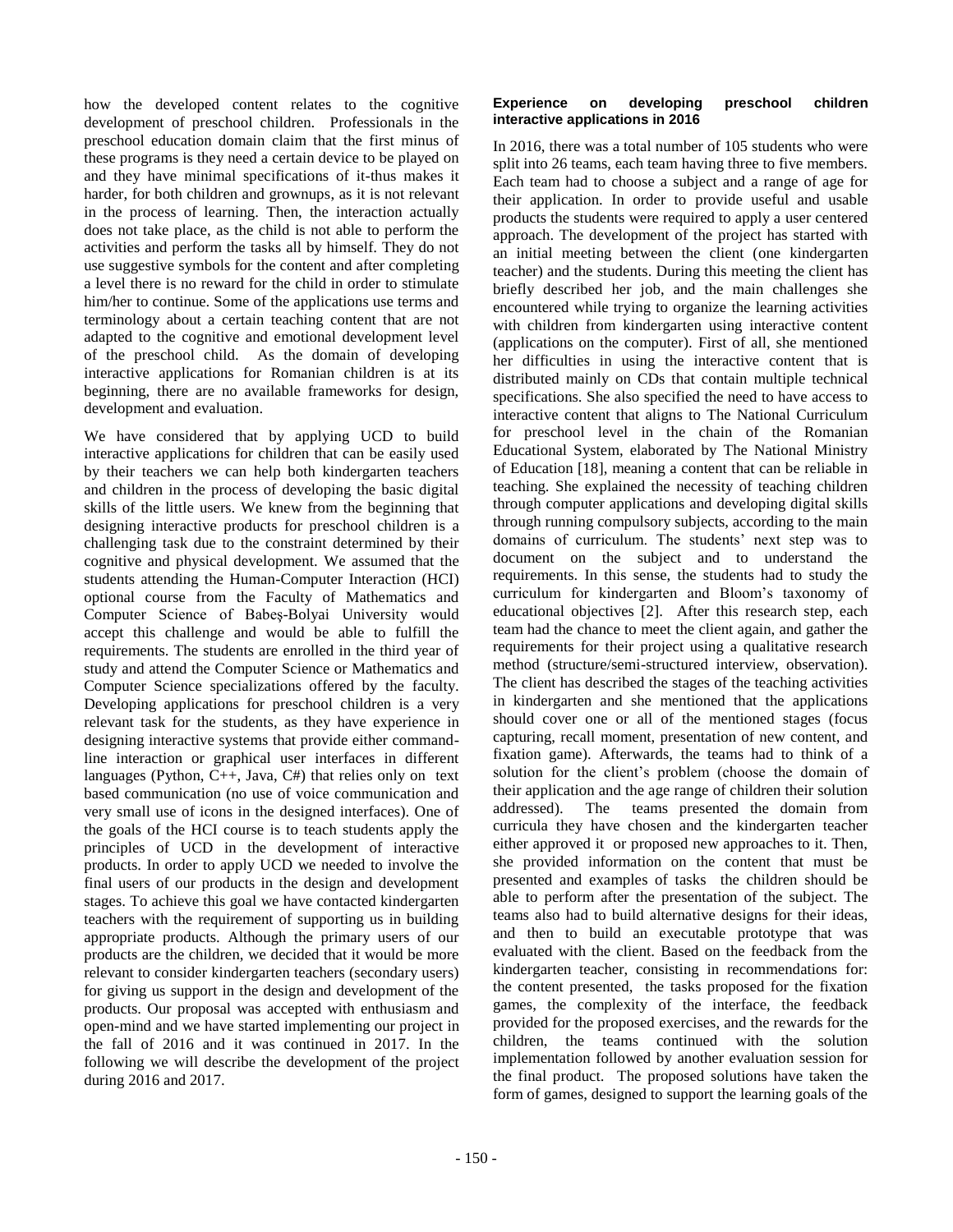curriculum. Each team had to also specify the range of age of the children their application addressed and the domains from curricula covered by it.

In Table 1 are shown the curriculum domains covered by the applications developed by the students and the number of applications for each domain, in the two iterations of our project (year 2016 and year 2017). The choices of domains were spread between the following curriculum domains: Aesthetics and Creativity, Human and Society, Language and Communication, Science, and Psychomotor, in an integrated manner. The proposed solutions cover all the above mentioned domains. Most of the solutions were focused on the Mathematics and Science (see Table 1) and we can justify the choice by the fact that the students are more familiar with this domain, but there were also surprising approaches to domains such as Human and Society, and Aesthetics and Creativity.

One characteristic of the proposed solutions is that they were not restricted to a single domain, such that they can be used in different learning contexts. During the development of their solutions, students encountered multiple challenges that they haven't faced during faculty before. First of all, the existence of a real client for their project (that does not have technical knowledge, with different background and vocabulary) was at the same time intimidating and challenging. The need to identify the requirements from real clients was also challenging, because during their studies, students are used to solve problems stated by very clear requirements. The requirement to follow UCD guidelines, and as a consequence applying qualitative research methods was a difficult step in project development, knowing that during their (technical) training, the communication skills of Mathematics and Computer Science students are not very often elicited. Most of the students did not followed the recommendation to apply observation in the real environment of their client, such that many changes have been suggested after prototypes evaluation.

The evaluation of the proposed applications was performed using direct observation, as the literature states that it is the most effective when trying to identify the opinion of users on the products they are exposed to [1, 20, 25]. The observation sessions have been designed as play-testing, where the preschool children have been asked to explore the created products. The problems found during the evaluation sessions were related to identifying ways to start the interaction, going back to a previous context and confusion (sometimes the children did not understand the goal of the application). The main suggestion for improving the understanding of the application (goal, tasks, navigation) was to introduce a character (an assistant) that guides the children through the tasks and content of the application. In order to avoid confusion regarding the entrance point (how to start the interaction), the character provided enough explanations and the play icon (button)

was strategically placed in the same place all through the application. Students participating in the evaluation sessions have mentioned that they were impressed by the enthusiasm and willingness to explore of their little clients and this was very rewarding and made them feel motivated to improve their products. From the client's (kindergarten teacher) point of view, all the developed applications can be used in different activities organized with kindergarten children as following: a great amount of information can be integrated during a lesson (at the beginning, on-going or at the end of a lesson as evaluation of a certain content). There is a small number of applications (6) that can be used as a lesson itself approaching subjects as emotions, the garden, seasons, animals from our country, learning musical instruments, and learning about Europe.

#### **Experience on developing preschool children interactive applications in 2017**

Encouraged by the success of the first iteration in the implementation of our project, we have decided to continue our work and to refine the way the requirements are addressed to the students. We have observed that by letting them choose the domain and the age range, a lot of time was spent on deciding what to do, a lot of feedback was needed to confirm that they have made the right choice and that their products are developed in the expected direction. In 2017 the kindergarten teacher has proposed a list of subjects and has clearly specified from the beginning the age range for each subject. The subjects were formulated very shortly, like: "The Bicycle", "Water and its circuit in nature", "The toy-how is made", "Recycling", " The Human Body" , "Seasons", "The tree through the four seasons", "Fairy tales heroes", "The cosmic space", "Materials and Substances", "Clothing", "Dinosaurus", "Primary and secondary colours", "Spring" ,"Summer",<br>"Autumn", "Winter", "Fruits", "Insects", "Autumn", "Winter", "Fruits", "Insects", "Professions/Jobs", "The five senses", "Environment", "The car-how is made", "Means of transportation on land", "Means of transportation on water", "Means of transportation through air", etc. A number of 113 students grouped in 27 teams of 3 to 5 members have participated into our project implementation. The user centered design has followed the requirements analysis step, where students have used at their choice qualitative methods like interviews, focus groups, and observation to gather details about the current state of the tasks. During these meetings with the client, the students have gained supplementary information about the subject, as the targeted age range and the domains from curricula they have to cover. The next step was to build alternative designs and to decide on building an executable prototype. In this step, the students have gathered feedback from the kindergarten teacher regarding the information that have to be presented to the children, the type and complexity of tasks the children should perform after consuming the presented content (knowledge), their order, the feedback the children should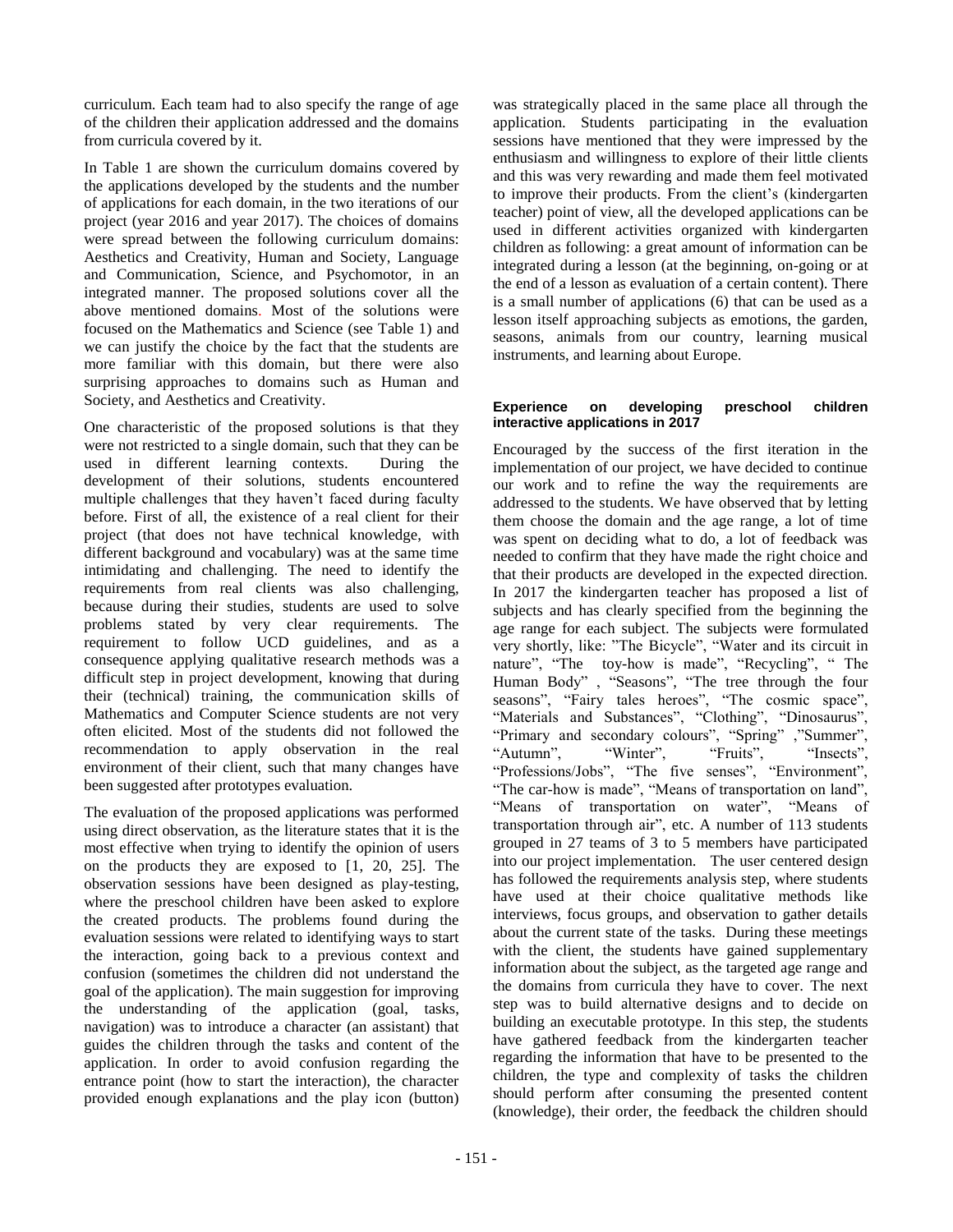receive based on their actions and the complexity of the interface (colours, sounds, layout of objects on the screen), and interaction with the children (navigation, feedback, control). After the evaluation with the kindergarten teacher, the students have made the required changes and a new evaluation session with the children was organized. The prototypes were evaluated with the children by direct observation and interviews (the goal was to discover the attitude of the children towards the products). As Table 3 shows, in 2017 the students have chosen to develop web applications in order to address the requirement to avoid complex installation steps needed before product use. Regarding the interaction style, students have developed direct manipulation and point and click interfaces. The information (knowledge) has been presented by audio messages, and sometimes written messages have been provided (in situation where children should answer using numbers), with an increase use of the mixed channels in 2017 (see Table 4).

| <b>Curriculum Domain</b>                     | <b>Number of applications</b><br>developed in each domain |      |
|----------------------------------------------|-----------------------------------------------------------|------|
|                                              | 2016                                                      | 2017 |
| Science (Mathematics and<br>Natural Science) | 22                                                        | 16   |
| Language and Communication                   |                                                           |      |
| Human and Society                            |                                                           |      |
| <b>Aesthetics and Creativity</b>             |                                                           |      |

**Table 1. Curriculum domains addresses by the applications**

| Age range     | Number of applications for the age range |      |  |
|---------------|------------------------------------------|------|--|
|               | 2016                                     | 2017 |  |
| 3-4 years     | none                                     |      |  |
| 4-5 years     | (Elements for) 20                        |      |  |
| $5-6/7$ years | 26                                       |      |  |

**Table 2. Age ranges addressed by the applications**

| <b>Application type</b> | Number of applications of type |      |  |
|-------------------------|--------------------------------|------|--|
|                         | 2016                           | 2017 |  |
| Desktop                 | 19                             |      |  |
| Web                     | 6                              | 15   |  |
| Mobile                  |                                |      |  |

**Table 3. Applications types**

| <b>Interaction style</b> | Number of applications using the<br>interaction style |                                                               |
|--------------------------|-------------------------------------------------------|---------------------------------------------------------------|
|                          | 2016                                                  | 2017                                                          |
| Voice messages           | 24                                                    | 26                                                            |
| Iconic                   | 26                                                    | 27                                                            |
| Written messages         | $\overline{c}$                                        | 1 (for text messages and with<br>audio translation if needed) |
| Mixed                    |                                                       | 26                                                            |

#### **Table 4. Interaction styles provided by the applications**

The client of the products have remarked a visible improvement on the quality of the delivered products and we can explain this by the requirements that were clearly stated from the very initial steps of the projects, such that students had more time to focus on designing their products and identifying the most appropriate interaction styles for every aspect of the applications (teaching, knowledge fixation, exercises).

#### **CONCLUSIONS**

In this paper we have presented our initiative of developing interactive applications for preschool (kindergarten) children that can be used in the formal educational system from Romania. The arguments to start this project are the statistics on digital skills of Romanian children (and adults), the trend of digitization for most jobs of the future, and the fact that the current habits on using technology of Romanian people do not provide the context for developing the digital skills. The challenges in implementing our initiative were related to the lack of experience in designing software applications for preschool children, the small number of applications for Romanian preschool children that could serve as example, and the absence of an evaluation framework for this kind of application with a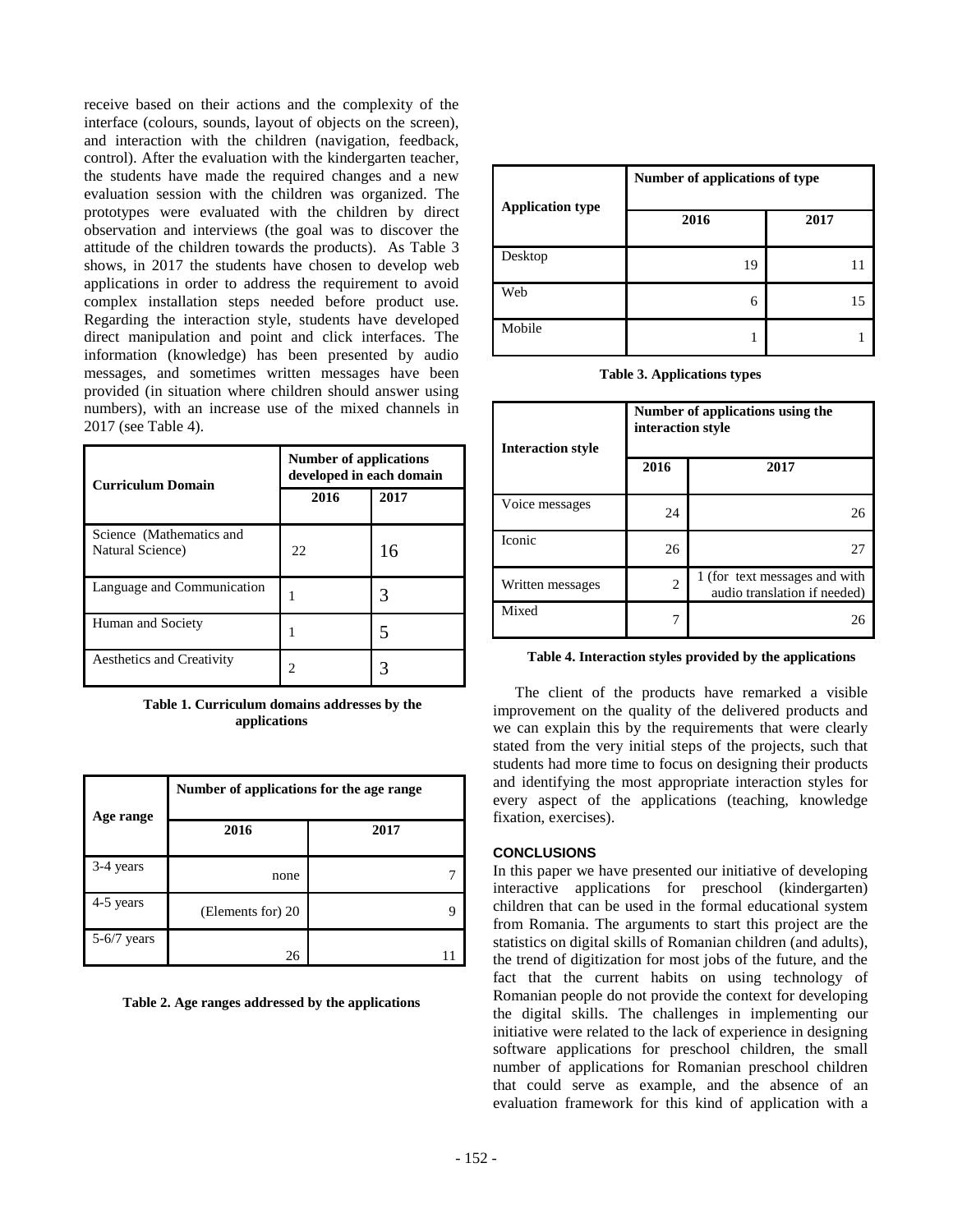double purpose: learning and fun. In the future we intend to perform heuristic evaluation with kindergarten teachers to gather information about the appropriateness of the developed applications in the formal education system and

### **REFERENCES**

- 1. Alsumait A., Al-Osaimi, A., Usability heuristics evaluation for child e-learning applications. In *Proceedings of the 11th International Conference on Information Integration and Web-based Applications & Services (iiWAS '09)*. ACM, New York, NY, USA, 425- 430. DOI=http://dx.doi.org/10.1145/1806338.1806417
- 2. Bloom, B. S., Engelhart, M. D., Furst, E. J.,Hill, W. H., Krathwohl, D. R. (1956). *Taxonomy of educational objectives: The classification of educational goals*.
- 3. Bukova, I., UNESCO Working Group on Education: *Digital skills for life and work*, September 2017, [http://unesdoc.unesco.org/images/0025/002590/259013e](http://unesdoc.unesco.org/images/0025/002590/259013e.pdf) [.pdf](http://unesdoc.unesco.org/images/0025/002590/259013e.pdf)
- 4. Crescenzi, L., Grané, M., An Analysis of the Interaction Design of the Best Educational Apps for Children Aged Zero to Eight. *Comunicar,* 46, 77-85. doi: http://dx.doi.org/10.3916/C46-2016-08
- 5. Europe's Digital Progress Report (EDPR) 2018, *The Digital Economy and Society Index (DESI)*, retrieved fro[m https://ec.europa.eu/digital-single-market/en/desi](https://ec.europa.eu/digital-single-market/en/desi)
- 6. European Union, *New measures to boost key competences and digital skills, as well as the European dimension of education*, 2018, retrieved from http://europa.eu/rapid/press-release IP-18-102\ en.htm
- 7. ECDL Foundation*, Perception and Reality. Measuring digital skills in Europe*, retrieved from [http://ecdl.org/media/perception\\_and\\_reality\\_-](http://ecdl.org/media/perception_and_reality_-_annex_1.pdf) [\\_annex\\_1.pdf](http://ecdl.org/media/perception_and_reality_-_annex_1.pdf)
- 8. Haigh, R. W., *Planning for Computer Literacy.* The Journal of Higher Education. 56 (2): 161–171. doi:10.2307/1981664. JSTOR 1981664
- 9. Hourcade, J. P., Interaction Design and Children. Found. *Trends Hum.-Comput. Interact*. 1, 4 (April 2008), 277- 392. DOI[=http://dx.doi.org/10.1561/1100000006](http://dx.doi.org/10.1561/1100000006)
- 10.Hourcade, J.P., Bederson, B.B., Druin, A., and Guimbretière, F. Differences in pointing task performance between preschool children and adults using mice. ACM Trans. Comput.-Hum. Interact. 11, 4 (2004), 357–386.
- 11. ICILS. *International Computer and Information Literacy Study*, retrieved from [http://www.iea.nl/sites/default/files/studies/IEA%20ICI](http://www.iea.nl/sites/default/files/studies/IEA%20ICILS%202018%20Leaflet.pdf) [LS%202018%20Leaflet.pdf](http://www.iea.nl/sites/default/files/studies/IEA%20ICILS%202018%20Leaflet.pdf)
- 12.Johnson, L., Adams, S., Estrada, V. et al., *The NMC Horizon Report Europe: 2014 Schools Edition*, retrieved from  $\sim$

to measure the effectiveness of using the developed products in the educational process comparatively to the classic approach

[http://publications.jrc.ec.europa.eu/repository/bitstream/](http://publications.jrc.ec.europa.eu/repository/bitstream/JRC90385/2014-nmchorizonreporteuenonline.pdf) [JRC90385/2014-nmchorizonreporteuenonline.pdf](http://publications.jrc.ec.europa.eu/repository/bitstream/JRC90385/2014-nmchorizonreporteuenonline.pdf)

- 13.Karpati, A., *DIGITAL LITERACY IN EDUCATION*, Published by the UNESCO Institute for Information Technologies in Education retrieved from http://unesdoc.unesco.org/images/0021/002144/214485e .pdf
- 14.Kennedy G. et al., *Beyond natives and immigrants: exploring types of net generation students*, 2010, Journal of Computer Assisted Learning.
- 15. Kiss, M., *EPRS In-Depth Analysis: Digital skills in the EU labour market,* retrieved from [http://www.europarl.europa.eu/thinktank/en/document.h](http://www.europarl.europa.eu/thinktank/en/document.html?reference=EPRS) [tml?reference=EPRS\](http://www.europarl.europa.eu/thinktank/en/document.html?reference=EPRS)\_IDA(2017)
- 16.Markopoulos, P., Bekker, T., Interaction design and children. *Interacting with Computers*. 15. 141-149. 10.1016/S0953-5438(03)00004-3, 2003.
- 17.Moran, K., *Millennials as Digital Natives: Myths and Realities*, retrieved from [https://www.nngroup.com/articles/millennials-digital](https://www.nngroup.com/articles/millennials-digital-natives/)[natives/,](https://www.nngroup.com/articles/millennials-digital-natives/) June 2018
- 18.Ministry of National Education, *Curriculum pentru ȋnvǎțǎmȃntul preșcolar*, 2008, retrived from: [http://edums.ro/invpresc/Curriculum-pentru](http://edums.ro/invpresc/Curriculum-pentru-invatamantul-prescolar.pdf)[invatamantul-prescolar.pdf\]](http://edums.ro/invpresc/Curriculum-pentru-invatamantul-prescolar.pdf)
- 19.Nardini, M., Bedford, R., and Mareschal, D. *Fusion of Visual Cues Is Not Mandatory in Children*. Proceedings of the National Academy of Sciences 107, 39 (2010), 17041–17046.
- 20.Nielsen, J., *Children's Websites: Usability Issues in Designing for Young People*, 2010, retrieved from https://www.nngroup.com/articles/childrens-websitesusability-issues/
- 21.OECD (The Organisation for Economic Co-operation and Development) *PISA 2012 Results in Focus What 15-year-olds know and what they can do with what they know*, retrieved from https://www.oecd.org/pisa/keyfindings/pisa-2012 results-overview.pdf
- 22.Ofcom (2017). *Children and parents: media use and attitudes report 2016,* [Accessed: [https://www.ofcom.org.uk/research-and-data/media](https://www.ofcom.org.uk/research-and-data/media-literacy-research/childrens/children-parents-nov16)[literacy-research/childrens/children-parents-nov16\]](https://www.ofcom.org.uk/research-and-data/media-literacy-research/childrens/children-parents-nov16)
- 23.Prensky, M., *Digital Natives, Digital Immigrants, On the Horizon* 9(5):1-6, DOI:10.1108/10748120110424816 2001.
- 24.Vatavu, R D., Cramariuc, G., Schipor, D. M., Touch interaction for children aged 3 to 6 years. *Int. J. Hum.-*